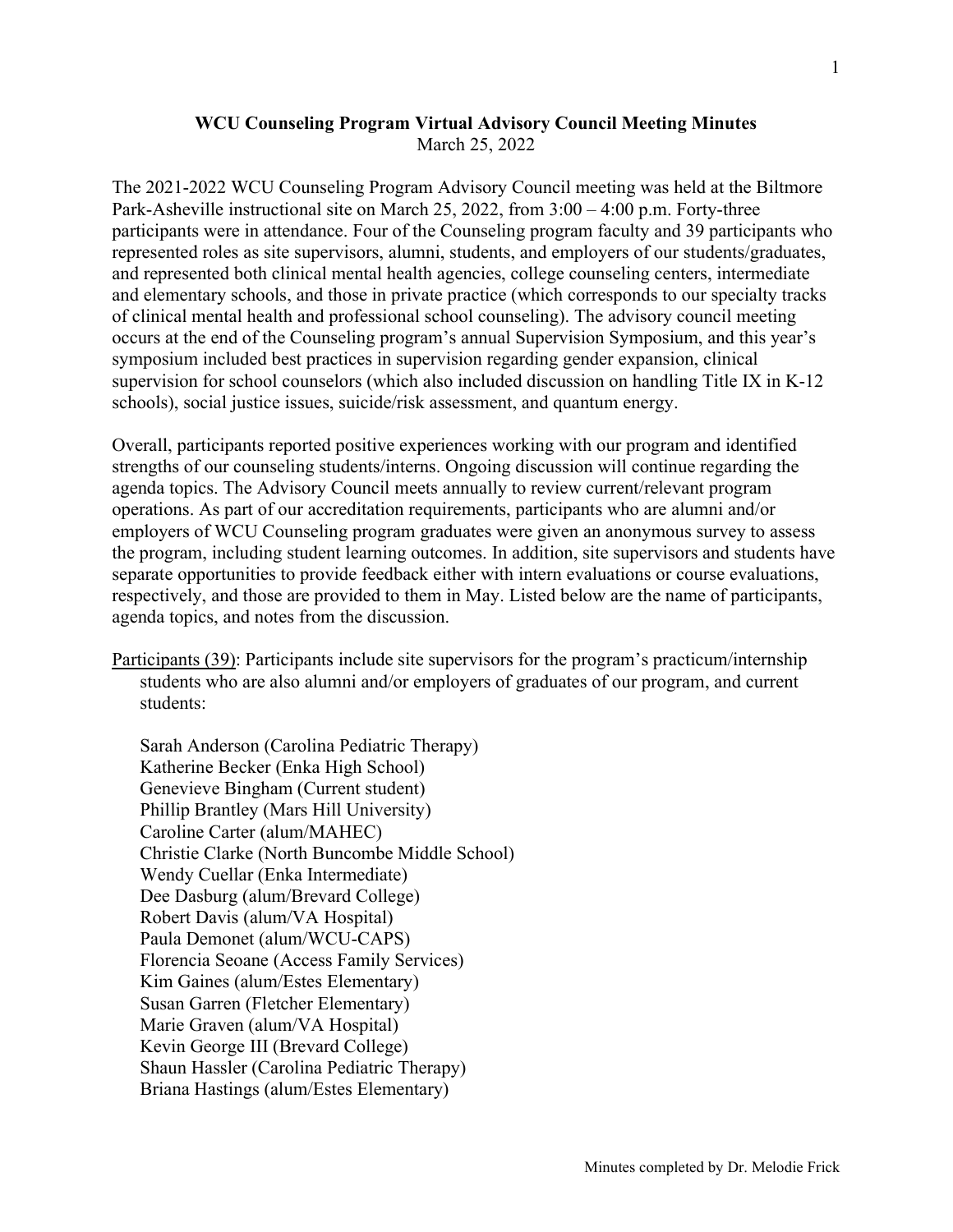Abbey Henson-Ives (alum/Appalachian Community Services) Trevor Hermann (alum/Meridian Behavioral Health Services) Britta Jones (Current student) Valerie Krall (MAHEC) Brandy Laurencelle (Access Family Services) Molly Luplow (Fernleaf Community Charter School) Jay Manalo (WCU-CAPS) Annie Mast (alum/Evergreen Community Charter School) Courtney Mayse (Meridian Behavioral Health Services) Lindy Monteleone (alum/FIRST at WNC) Jody Montrie (alum/Enka Intermediate) Katrina Oliver (alum/North Windy Ridge Intermediate) Liz Parker (Charles T. Koontz Intermediate) Emily Pegram (alum/UNC-A) Lea Putnam (West Henderson High School) Alison Rhodes (alum/A.C. Reynolds Middle School) Jennifer Riley (Blue Ridge Treks) Claire Shippey (Haw Creek Elementary) Rosana Sullivan (Access Family Services) Robin Sumner (alum/Ridgeline Therapeutic Alliance/Franklin High School) Libby Wicker (alum/Erwin High School) Jerri Wommack (alum/Cane Creek Middle School)

Faculty present (4): Russ Curtis, Melodie Frick, Elizabeth Likis-Werle, Lisen Roberts

## Meeting Agenda:

Welcome and Introductions Review Counseling program data Meeting tasks/new business: Feedback from participants on these topics: -Use of new online program (Tevera) to streamline field placement procedures (completing contracts, evaluations, hour logs, etc.) -NC Licensing Board Proposals regarding diagnostics/assessments and definition of clinical mental health sites for practicum/internship -Mental health trends at participants' sites/schools -Ongoing- suggestions for strengthening program and maintaining relationship between program and sites

## Notes:

- Topic: Use of new online program (Tevera) Fall 2021 to streamline field placement procedures (completing contracts, evaluations, hour logs, etc.). Tevera recently became HIPAA-compliant and recordings can be stored in system. Program to try this new option beginning Fall 2022. Several participants stated positive experience with Tevera. No complaints or suggestions from participants. Action plan: Continue as planned.
- Topic: NC Licensing Board proposals regarding diagnostics/assessments and definition of clinical mental health sites for practicum/internship. Potentially, this could limit school